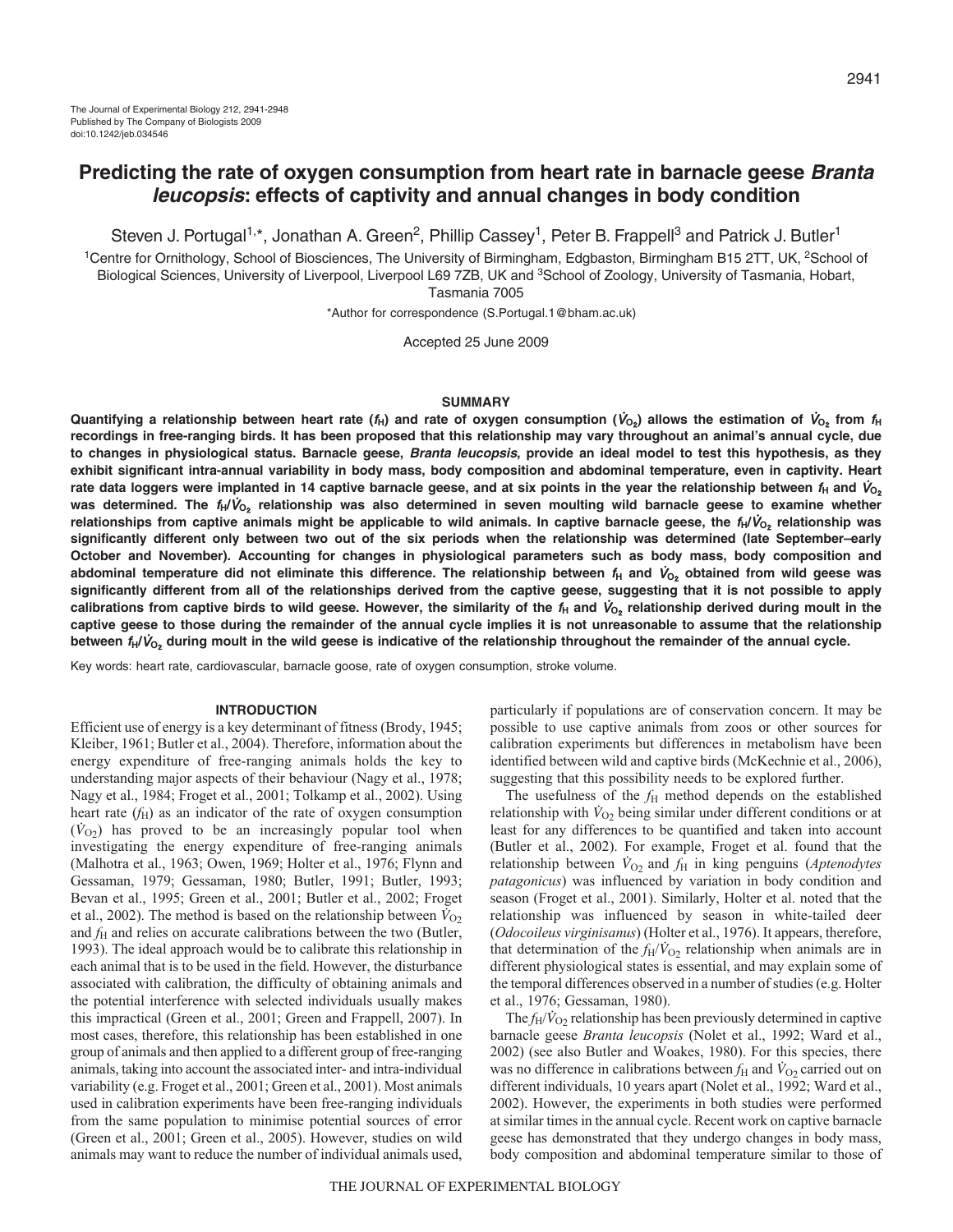# 2942 S. J. Portugal and others

wild geese (Portugal et al., 2007; Portugal, 2008; Portugal et al., 2009). For example, despite *ad libitum* access to food, captive geese lost approximately 25% of their body mass during their annual wing moult, while simultaneously experiencing an increase in the resting rate of metabolism of approximately 80% (Portugal et al., 2007). These findings are comparable with those found for wild moulting waterfowl (see Hohman et al., 1992)*.* Therefore, captive barnacle geese present an ideal model to investigate how naturally occurring seasonal changes in physiological variables such as body mass, body composition and abdominal temperature may interact and influence the relationship between  $f_H$  and  $\dot{V}_{Q2}$ . We hypothesised that any intraannual variability in the  $f_H/\dot{V}_{O_2}$  relationship could be attributed to quantifiable variation in one or more of these traits.

The primary aim of this work was to construct a model from physiological variables to predict  $\dot{V}_{O_2}$  in the geese. More specifically, we aimed to: (1) calibrate the relationship between  $f_H$  and  $\dot{V}_{O_2}$  at points of significance during the annual cycle of a species that shows substantial intra-annual variability in several traits; (2) quantify any variability in the  $f_H/\dot{V}_{O_2}$  relationship between seasonal periods, through the inclusion of physiological variables such as body mass, body composition and abdominal temperature; and (3) calibrate the relationship between  $f_H$  and  $\dot{V}_{O_2}$  in wild barnacle geese, and compare the relationship with that of captive geese.

# **MATERIALS AND METHODS Captive birds**

A captive population of 44 barnacle geese (*Branta leucopsis* Bechstein) obtained as three-week-old goslings was maintained under natural light in a large outdoor aviary  $(30 \text{ m} \times 20 \text{ m})$  at The University of Birmingham, UK. The goslings were obtained from Bentley Wildfowl Park (Sussex, UK), which has held a selfsustaining population of this species since 1982. The birds were two years old at the time of study. The geese were fed with a 50–50 diet (Lilico, Surrey, UK) of mixed poultry corn (4% fat, 12% protein and 71% carbohydrate) and poultry growers pellets (3% fat, 16% protein and 61% carbohydrate). Food and water were available *ad libitum*. All regulated procedures were performed by UK Home Office licensed personnel in possession of a Personal License, and working under the auspices of a corresponding Project License, as set out in the Animals (Scientific Procedures) Act 1986.

Fourteen birds out of the flock of 44 were trained to walk on a treadmill for 2–3 weeks prior to the first experiments to build up physical condition and become fully accustomed to the experimental surroundings and the handler. Training consisted of walking the birds at previously determined speeds for 2–3h a week (see Ward et al., 2002). Sampling periods were selected based on year round body mass data, collected from the same captive flock of barnacle geese the previous year (see Portugal et al., 2007). Points chosen included the maximum and minimum body masses recorded in the year, and periods of body mass increase and decrease, in particular, those associated with wing moult. Sampling periods were, therefore, February, May, late July–early

August, mid August–early September, late September–early October and November 2006 (see Table1 for sample sizes). Sample sizes varied for each respirometry period, as the two periods during moult were very close to each other. At this time, we chose to maximise the number of seasonal periods rather than the number of birds used in all sampling periods, and so not all birds were used in all periods.

# **Moult score**

A 5-point classification moult score system was used to assign the stage of moult in both the wild and captive geese (e.g. Bridge, 2004; Portugal et al., 2007). Moult score was defined as: (1) pre-wing moult; (2) primaries and secondaries remain, new primary pin visible; (3) all primaries and secondaries missing; (4) new primaries visible well beyond primary coverts and secondaries visible beyond secondary coverts (small flight feathers covering the primaries and secondaries); and (5) post wing-moult.

# **Respirometry**

In order to minimise the duration of the sampling periods, two respirometry systems (equipment from ADInstruments, Colorado Springs, CO, USA) were used simultaneously to record  $\dot{V}_{O_2}$ . Full information and particulars on the respirometry set-up, equipment and analysis, is given in detail in Portugal et al. (Portugal et al., 2007) (see also Green et al., 2001; Wilson et al., 2006). The temperature for all respirometry experiments was within the thermoneutral zone for barnacle geese (Ward et al., 2002).

Prior to the walking periods, each goose was rested overnight between the hours of 23:00h and 07:00h (GMT) to measure resting  $V_{O2}$  (see Portugal et al., 2007). Food (not water) was withheld 8h prior to placing the birds in the respirometer for overnight experiments. Water was offered to the birds once the overnight sampling period was complete and before walking began. Birds were always walked between 07:30h and 10:30h (GMT) for each period. Random number tables were used to determine the order of treadmill speeds so that the geese did not become accustomed to a repeated pattern of speeds. Each bird was exercised at up to seven different speeds  $(0.5-3.5 \text{ km h}^{-1})$ . This speed range included the lowest speed available on the treadmill and the highest speed the birds could maintain for sufficient time to allow for gas equilibration (10–20 min).  $\dot{V}_{\text{O}2}$ was calculated as a 5min average of the steady-state values observed. Birds were monitored constantly, and data were excluded if the birds showed evidence of fatigue and were unable to maintain station within the respirometer for a sufficient length of time to allow for gas equilibration. On some occasions, gas equilibration did not occur at 0.5kmh–1 due to the birds not walking at a constant speed. When this occurred, the data were not included in further analyses. All geese that were involved in respirometry experiments during the late July–early August period were observed to have a moult score between 2 and 4 and were considered to be in peak wing moult.

Table1. Sample sizes and means (± s.e.m.) of each physiological variable measured for each sampling period in 14 captive barnacle geese

| Period  |    | Body mass (kg)  | Lean body mass (kg) | Total body fat content (kg) | Body temperature (°C) |
|---------|----|-----------------|---------------------|-----------------------------|-----------------------|
| Feb     |    | $2.02 \pm 0.11$ | $1.84 \pm 0.10$     | $0.18 + 0.01$               | $38.5 \pm 0.34$       |
| May     |    | 1.83±0.14       | 1.58±0.12           | $0.25 \pm 0.01$             | $38.5 \pm 0.27$       |
| Jul-Aug | 12 | $2.02 \pm 0.07$ | 1.72±0.24           | $0.30 + 0.01$               | $39.1 \pm 0.18$       |
| Aug-Sep |    | $1.61 \pm 0.06$ | 1.55±0.05           | $0.16 \pm 0.00$             | $38.7 \pm 0.20$       |
| Sep-Oct | 10 | 1.78±0.02       | 1.42±0.01           | $0.36 \pm 0.00$             | 37.7±0.39             |
| Nov     |    | $1.82 + 0.22$   | 1.62±0.08           | $0.19 + 0.01$               | $38.4 \pm 0.29$       |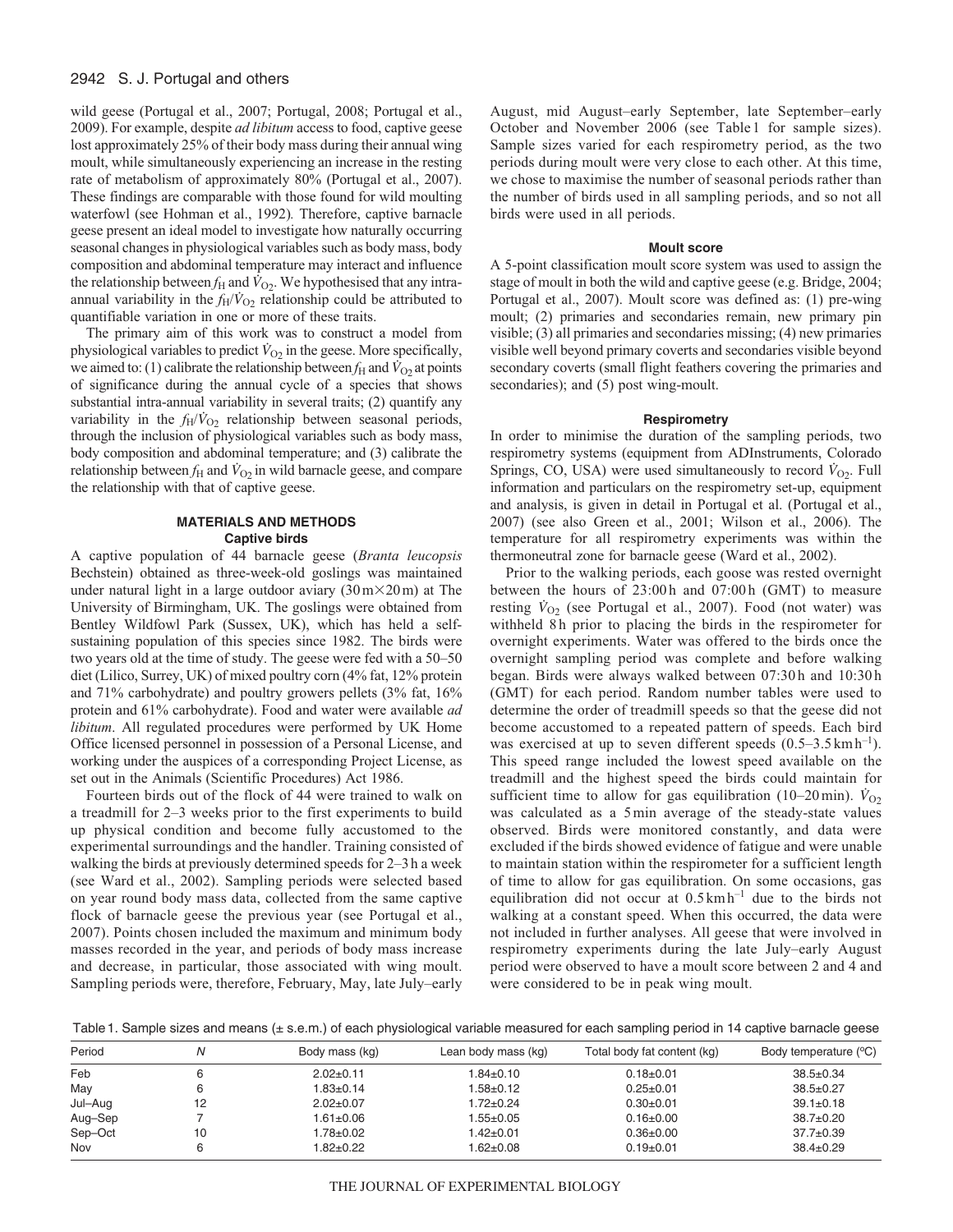*f*<sup>H</sup> and abdominal temperature were measured using a miniature heart rate data logger (HRDL), which has been successfully used with this species on previous occasions (Butler et al., 1998; Ward et al., 2002). HRDLs (55 mm×25 mm×7 mm) were programmed to record *f*<sub>H</sub> every 5 s. The implantation procedure and further information on the HRDLs are given in detail elsewhere (e.g. Butler et al., 1998; Green et al., 2005).

# **Physiological variables**

Five other physiological and morphological variables were recorded alongside  $f_{\rm H}$  and  $\dot{V}_{\rm O2}$  in each sampling period. Each variable was measured from the same individual geese and taken at the same time as the respirometry experiments. The variables were body mass (BM), lean body mass (LBM), total body fat (TBF), structural size (SS) and abdominal temperature (*T*ab). Tarsus length was used as an indicator of SS, as previous studies on wild barnacle geese have shown it to be the best indicator of SS, and a principal component analysis showed tarsus length in the captive geese to be significantly correlated with other structural body parts (Larsson et al., 1998; Portugal, 2008). TBF and LBM were estimated using the isotope dilution technique (Speakman et al., 2001), which has previously been shown to be a good measure of TBF content in birds (Kerstel et al., 2006; Eichorn and Visser, 2008) (for details, see Portugal, 2008).

# **Wild birds**

Data were obtained from seven adult barnacle geese of the breeding population at Ny-Ålesund, in the high Arctic (79 $\degree$ 55', 11 $\degree$ 56'E) on the west coast of the island of Spitsbergen. The birds were captured in corral nets during the post-breeding season moult, during the last two weeks of July and the first week in August when they were flightless. Geese were weighed and housed outdoors as a group, with food and water available *ad libitum*.

### **Respirometry**

The same respirometry system used for the captive birds was used to measure  $\dot{V}_{O_2}$  in the wild geese, with the following modifications. Air was pulled by a downstream sealed pump at a flow of about  $301 \text{min}^{-1}$ , controlled by a mass flow controller (Aalborg, Orangeburg, NY, USA). The excurrent air was sub-sampled  $(100 \text{ m/min}^{-1})$ , passed through a drying column and analysed by the  $O_2$  and  $CO_2$  analysers. The recorded traces for  $O_2$  and  $CO_2$  were averaged every 5s, corrected to instantaneous values as if the system had been sealed assuming a first-order linear system (see Frappell et al., 1989) and subsequently averaged every 2min. Calculation of  $\dot{V}_{O2}$  was determined as previously described [see Appendix in Frappell et al. (Frappell et al., 1992)]. As with the captive geese, birds were held in the respirometer overnight to measure resting rates of metabolism (Portugal et al., 2007). At 08:00h (EST) birds were offered water, before commencement of walking on the treadmill. The protocol for walking, including the range of speeds, was the same as that for the captive geese.

## **Heart rate**

*f*<sup>H</sup> was monitored using a customised heart rate transmitter system (25g, POLAR a3, Polar Electro Oy, Finland). The heart rate transmitter was attached dorsally to the feathers using lightweight paper tape, and custom-made brass electrodes were inserted under the skin. The transmitter unit had a functional range of approximately 1m, and the receiver unit was placed on top of the respirometer to ensure reception. The outputs were collected at 200Hz (Powerlab, ADInstruments).

# **Statistical analysis**

As stated, the overall aim was to construct a single model of physiological variables ( $f_H$ , BM, TBF, LBM, SS and  $T_{ab}$ ) to predict  $\dot{V}_{O_2}$  in the geese throughout their annual cycle. Captive geese were examined first, using general linear mixed models (GLM) (Zar, 1984) in Minitab to establish the relationship between  $f_H$  and  $\dot{V}_{O2}$ within each of the six sampling periods.

To compare sampling periods, a novel approach was adopted that accounted for the unbalanced design, which resulted from having different sets of individuals in some periods. The slope of the relationship between  $f_H$  and  $\dot{V}_{\text{O}2}$  for each individual in each sampling period was treated as the dependent variable. We examined the effects of sampling period (fixed effect) with goose ID as a random factor and the physiological variables ( $f_H$ , BM, LBM, TBF, SS and *T*ab) as covariates. A model of best-fit was achieved by firstly including all possible main effects and all possible second degree interactions in the model. Each non-significant term was then removed, one iteration at a time, by backwards elimination (Green et al., 2005). Non-significant main effects were kept in the model if the variable in question was part of a statistically significant interaction. Our objective was to create a single model in which both sampling period and the interaction between sampling period and slope were not significant effects.

Five 'sets' of models were investigated. Model set one used the slopes from the relationships between  $f_{\rm H}$  and  $\dot{V}_{\rm O2}$ , firstly using 'whole animal' values of  $\dot{V}_{O2}$  and subsequently  $\dot{V}_{O2}$  divided by BM (kg), LBM (kg), TBF (kg) and SS (tarsus length, mm). Model set two repeated this analysis but, in this case, each of these measurements (except SS) was also divided by tarsus length as an indicator of structural size, and re-run with  $\dot{V}_{\text{O}2}$  divided by the resultant structurally corrected value. In model sets one and two, a variable was not included as a covariate if it had been used to correct  $V_{O_2}$ . Model set three examined the exponent by which values of  $\dot{V}_{O_2}$  were mass corrected. In model sets one and two, values of  $V_{O2}$  were corrected to an exponent of 1. However, data from experiments studying resting  $\dot{V}_{O_2}$  in the captive geese (Portugal et al., 2007) showed that this exponent may change throughout the season. Therefore, this set re-constructed every analysis from model sets one and two and re-analysed them with mass exponents ranging from 0.5 to 1.5 inclusive in increments of 0.1. Model set four took the best model from sets one to three and investigated cases where differences existed between sampling periods. These *post-hoc* comparisons were made by comparing each sampling period in a pairwise fashion, with the appropriate sequential Bonferonni corrections applied (Holm, 1979; Shaffer, 1986). Those sampling period comparisons, which indicated no significant interaction between sampling period and  $f_{\rm H}$  were pooled into groups, until the calibration regression lines from all sampling periods within one group were not significantly different from each other. Finally, model set five compared the calibration regression lines from the captive geese with that of the wild barnacle geese, studied during their annual wing moult in mid July–early August. For all statistical tests used  $\alpha$ =0.05, with  $\alpha$ adjusted for the number of tests when applying Bonferroni corrections.

#### **RESULTS**

GLM revealed  $f_H$  and  $\dot{V}_{O_2}$  to be significantly related in each of the individual sampling periods of the captive geese (Fig.1, Table2). Considerable variation could be observed in both slope and intercept and the range of both  $f_H$  and  $\dot{V}_{O_2}$  values between the different sampling periods.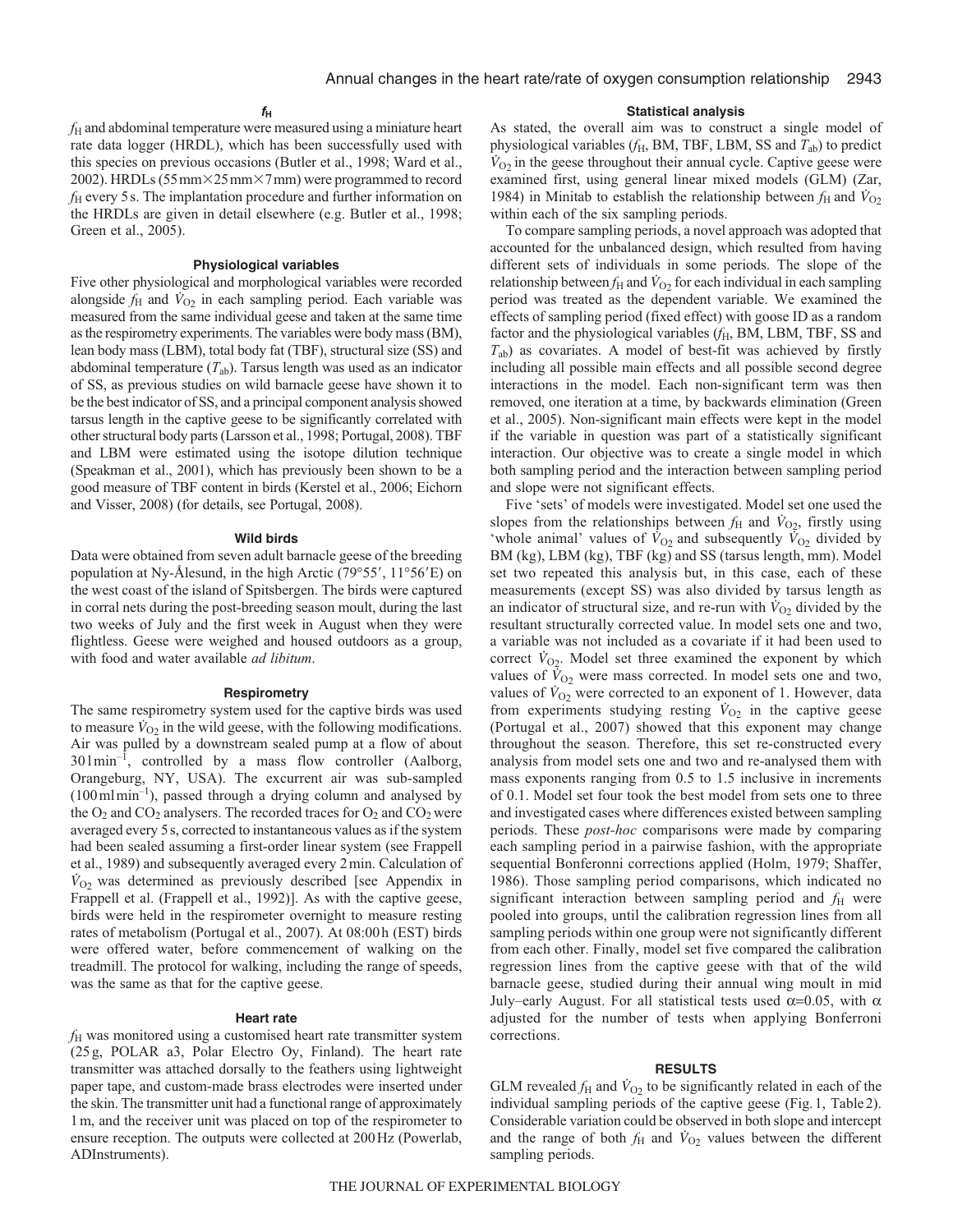

# **Model set one**

This set of analyses aimed to determine what correction factor might be applied to  $\dot{V}_{O2}$  to improve the relationship with  $f_H$  and examined differences between sampling periods. Each analysis in this set was run with either whole-animal values of  $\dot{V}_{O_2}$  or  $\dot{V}_{O_2}$  corrected by BM, LBM, TBF,  $T_{ab}$  or SS. Of note was: (1) in four of the models, there was a non-significant interaction between  $f_H$  and BM but BM remained a significant main effect in all of the models; and (2) none of the GLMs was successful in removing sampling period as a significant effect.

### **Model set two**

This set of analyses also incorporated whole-animal values of  $\dot{V}_{O_2}$ along with values of  $\dot{V}_{O2}$  corrected to BM, LBM and TBF. However, in this instance, each value of BM, LBM and TBF had in turn been corrected according to structural size by dividing by tarsal length. Each analysis in model set one was thus re-run with the structurally corrected values of BM, LBM and TBF applied to correct  $\dot{V}_{\text{O2}}$ . Key results from this set of analyses were: (1) structurally correcting values of BM, LBM and TBF had no significant effect on the results from model set one; and (2) thus, none of the models from this set

Fig. 1. Rate of oxygen consumption as a function of heart rate during six sampling periods throughout the year for captive barnacle geese. Rate of oxygen consumption is presented as that for the whole-animal data. Details of the regression lines and sample sizes are presented in Tables 1 and 2.

of analyses was successful in removing sampling period as a significant main effect.

### **Model set three**

This set examined the exponent by which values of  $\dot{V}_{O2}$  were mass corrected, by re-analysing all of the models from sets one and two with mass exponents ranging from 0.5 to 1.5 (inclusive) in increments of 0.1. Of note was: (1) as with model set two, altering the mass exponent did not change the overall results nor which main effects were significant nor the significant interactions; and (2) in summary, changing the mass exponent did not improve the accuracy (based on the  $\overline{R}^2$ ) of the model nor did it remove sampling period as a significant interaction.

At this point, none of the analyses had been successful in removing sampling period as a significant influence on  $\dot{V}_{O2}$ , and so it was not possible to create one single calibration line that could be constructed from all six sampling periods and applied to year round data sets. For further analysis,  $\dot{V}_{O2}$  corrected for body mass (mass-specific  $\dot{V}_{O_2}$ ) was chosen as it had the greatest effect on reducing variability between sampling periods. The model with mass corrected  $\dot{V}_{O2}$  had the highest  $\dot{R}^2$  and this approach was the most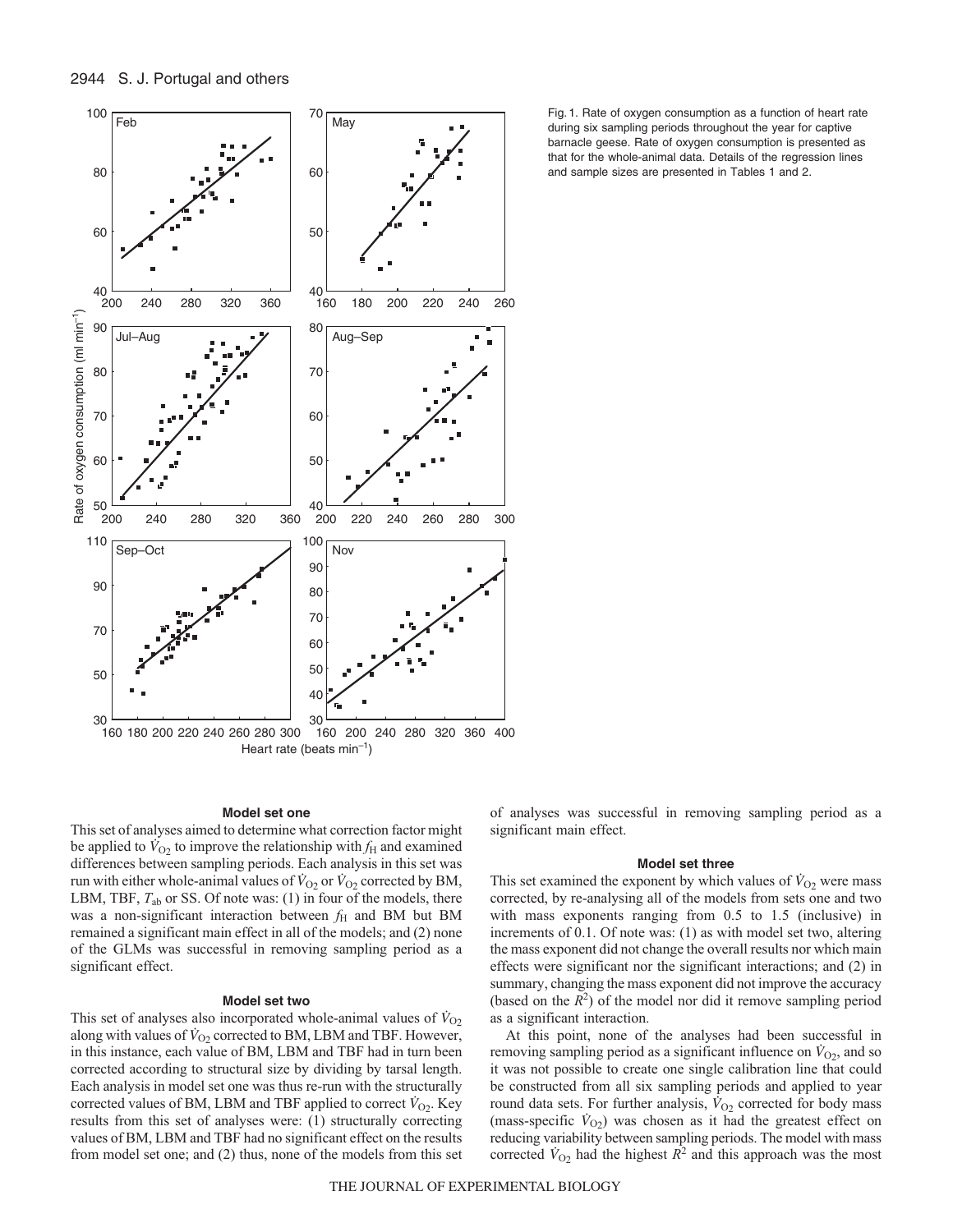| Captive       | Period      | Equation of the line                                                                                                                                        | $R^2$ | F <sub>degrees</sub> of freedom | $\mathsf{P}$ |
|---------------|-------------|-------------------------------------------------------------------------------------------------------------------------------------------------------------|-------|---------------------------------|--------------|
| Whole-animal  | Feb         | $V_{\text{O}_2}$ =0.27 (±0.02), $f_{\text{H}}$ –5.62 (±6.6)                                                                                                 | 0.87  | $F_{1,29}$ =139.6               | P<0.001      |
|               | May         | $V_{\text{O}_2}$ =0.35 (±0.04), $f_{\text{H}}$ –17.1 (±8.7)                                                                                                 | 0.79  | $F_{1,26} = 73.31$              | P<0.001      |
|               | July-Aug    | $V_{\text{O2}}$ =0.28 (±0.02), $f_{\text{H}}$ –6.64 (±6.6)                                                                                                  | 0.88  | $F_{1.44} = 140.72$             | P<0.001      |
|               | Aug-Sep     | $V_{\text{O}_2}$ =0.38 (±0.04), $f_{\text{H}}$ -39.1 (±10.7)                                                                                                | 0.86  | $F_{1,28} = 86.23$              | P<0.001      |
|               | Sep-Oct     | $V_{\text{O}_2}$ =0.22 (±0.02), $f_{\text{H}}$ –22.7 (±6.34)                                                                                                | 0.83  | $F_{1,28} = 82.95$              | P<0.001      |
|               | Nov         | $V_{\text{O2}}$ =0.22 (±0.02), $f_{\text{H}}$ –0.83 (±5.3)                                                                                                  | 0.88  | $F_{1,30}$ =130.4               | P< 0.01      |
| Mass-specific | Feb         | $V_{\text{O}_2}$ =0.14 (±0.01), $f_{\text{H}}$ -3.23 (±3.8)                                                                                                 | 0.90  | $F_{1,29}$ =109.2               | P<0.001      |
|               | May         | $V_{\text{O}_2}$ =0.20 (±0.02), $f_{\text{H}}$ –9.52 (±5.3)                                                                                                 | 0.91  | $F_{1,26} = 61.17$              | P<0.001      |
|               | July-Aug    | $V_{\text{O2}}$ =0.14 (±0.01), $f_{\text{H}}$ –2.24 (±3.6)                                                                                                  | 0.94  | $F_{1.44} = 111.7$              | P<0.001      |
|               | Aug-Sep     | $V_{\text{O}_2}$ =0.22 (±0.02), $f_{\text{H}}$ –22.72 (±6.3)                                                                                                | 0.83  | $F_{1,28} = 82.95$              | P<0.001      |
|               | Sep-Oct     | $V_{\text{O}_2}$ =0.26 (±0.01), $f_{\text{H}}$ -16.31 (±2.8)                                                                                                | 0.96  | $F_{1.37} = 398.5$              | P<0.001      |
|               | Nov         | $V_{\Omega 2}$ =0.12 (±0.01), $f_{\text{H}}$ +0.117 (±3.0)                                                                                                  | 0.91  | $F_{1,30}$ =120.8               | P<0.001      |
| Wild          |             |                                                                                                                                                             |       |                                 |              |
| Whole-animal  |             | $V_{\text{O2}}$ =1.92 (±0.25), $f_{\text{H}}$ –181.13 (±38)                                                                                                 | 0.67  | $F_{1,24}$ =12.90               | P<0.001      |
| Mass-specific |             | $V_{\text{O}_2}$ =1.04 (±0.14), $f_{\text{H}}$ –99.51 (±21.1)                                                                                               | 0.60  | $F_{1,24}$ =109.3               | P<0.001      |
| Captive       |             |                                                                                                                                                             |       |                                 |              |
| Mass-specific | Pooled line | $V_{\text{O}_2}$ =0.20 (±0.01), $f_{\text{H}}$ –9.31 (±3.7)                                                                                                 | 0.79  | $F_{1.182} = 257.6$             | P<0.001      |
|               |             | Data are a result of general linear model analysis, values are presented as whole-animal and mass-specific values of rate of oxygen consumption (± s.e.m.), |       |                                 |              |

Table2. Rate of oxygen consumption as a function of heart rate in barnacle geese

and relate to Fig. 2 for captive geese and Fig. 3 for wild birds.

parsimonious, in that it included the least additional variables and hence error terms (Fig. 2; Table 2).

regression lines within this group were not significantly different from each other, so the data were combined.

#### **Model set four**

This set compared the slope of the relationship between  $f_H$  and mass specific  $V_{O2}$  between sampling periods in a pairwise fashion. The purpose of this analysis was to derive the fewest sampling periods that were not significantly different from one another. The key results of these analyses were: (1) only late September–early October and November (regression lines 5 and 6 in Fig.2) were significantly different from each other; and (2) the result of these analyses was two regression lines, late September–early October, and then a second regression line incorporating February, May, late July–early August, mid August–early September and November (Table2). All



Fig. 2. Mass-specific rate of oxygen consumption as a function of heart rate during six sampling periods throughout the year in captive barnacle geese. Periods were: February (1, dot–dash black line), May (2, grey line), late July–early August (3, black line), mid August–early September (4, largedashed grey line), late September–early October (5, small-dotted black line) and November (6, large-dashed black line). Details of the regression lines are presented in Table 2.

### **Model set five**

This final stage of analysis compared wild and captive geese. There was a significant relationship between  $f_H$  and  $\dot{V}_{O_2}$  in the wild geese, and a simple GLM model (Table 2) revealed  $f_H$  to explain 67% and 60% of the variance for whole-animal and mass-specific  $\dot{V}_{O_2}$ , respectively. The slope of the relationship between  $f_{\rm H}$  and  $\dot{V}_{\rm O2}$  for each individual in each period for the captive geese was compared to that for the wild birds. For this, mass-specific  $\dot{V}_{O_2}$  was used again (Fig.3). The wild goose data were then also compared in the same manner with the two regression lines constructed on the captive geese in model set four. Key results from this analysis were: (1) all of the regression lines from the six sampling periods in the captive geese were significantly different from that of the wild birds; (2) the two regression lines constructed in model set four were also significantly different from that of the wild geese; and (3) using whole-animal values of  $\dot{V}_{O_2}$  did not change these conclusions.

# **DISCUSSION**

# Using  $f_H$  to predict  $\dot{V}_{O_2}$  in barnacle geese

Many authors have previously highlighted the need to establish the relationship between  $f_{\rm H}$  and  $\dot{V}_{\rm O2}$  at various stages throughout the annual cycle (e.g. Bevan et al., 1995; Green et al., 2001; Butler et al., 2002). Here, for the first time, we provide this relationship from six points in the annual cycle, for a species that exhibits significant seasonal changes in body mass, body composition and abdominal temperature, even when in captivity (Portugal et al., 2007; Portugal, 2008; Portugal et al., 2009).

For each sampling period in the captive barnacle geese, with both whole-animal and mass-specific values of  $\dot{V}_{O2}$ , there was a significant relationship between  $f_{\rm H}$  and  $\dot{V}_{\rm O2}$ , and the amount of variability explained by the GLMs (70%) is consistent with that found by Ward et al. (Ward et al., 2002). Apart from the mid August–early September sampling period (Table2), including the effect of body mass by calculating mass-specific  $\dot{V}_{O_2}$ , as opposed to whole-animal, values greatly improved the accuracy of the models. During mid August–early September, the captive geese are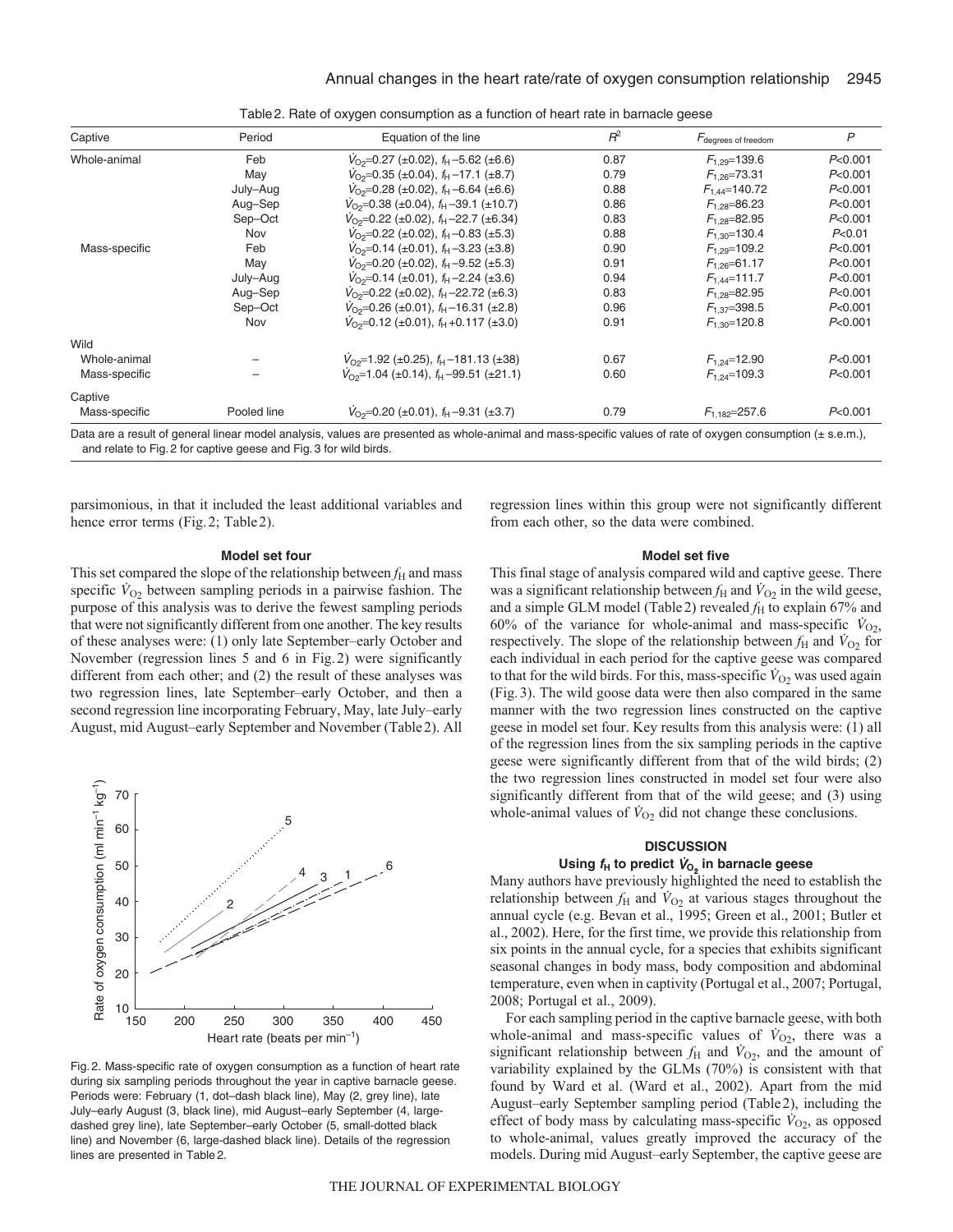

Fig. 3. Mass-specific rate of oxygen consumption as a function of heart rate for seven wild birds recorded during moult (1, small-dotted grey line, see Table 2 for details). For comparison, the relationship between rate of oxygen consumption and heart rate from captive birds is shown, from a similar period in the annual cycle: late July–early August (2, black line), mid August–early September (3, dashed grey line) and late September–early October (4, dotted line).

completing their annual wing moult, resulting in different individuals being at slightly different stages of moult completion and thus in different physiological states. Therefore, the effect of body mass and body fat on the  $f_H/V_{O2}$  relationship may be more complex then that at other points in the annual cycle.

The suggested effects of body fat (adipose tissue) on rate of energy expenditure during exercise are somewhat contradictory. Fat is metabolically inactive but can elevate overall metabolic rate by increasing the energy demands of other tissues, i.e. energy is required from lean tissues to heat and transport the fat tissue (e.g. Froget et al., 2001; Nudds and Bryant, 2001), and also increase the cost of locomotion (the net cost of transport). However, our results suggest that the changes in the cardiovascular system in response to gains in body fat may be systematic, as the relationship between  $f<sub>H</sub>$  and  $\dot{V}_{O_2}$  did not change significantly between five out of the six of the sampling periods, despite significant changes in body mass, body composition and total body fat (Portugal et al., 2007; Portugal, 2008; Portugal et al., 2009).

Rates of  $\dot{V}_{O2}$  achieved at high speeds during treadmill exercise in late September–early October are greater than those recorded at any other point in the year in the captive geese. During strenuous exercise, both running and flying, birds will dissipate excess heat from the legs and feet or through panting (Bech and Nomoto, 1982). Froget et al. noted that during treadmill walking, king penguins were exposed to an unnatural situation, i.e. performing intense exercise in their thermoneutral zones or possibly even above it (Froget et al., 2002). Therefore, it could be possible that although the captive geese were in their thermoneutral zone, running in the treadmill experiments in late September–early October, when they have the highest relative body percentage of fat during their annual cycle (Portugal, 2008), caused the birds to be heat stressed, resulting in a change in the relationship between  $f_H$  and  $\dot{V}_{O_2}$ .

Alternatively, in wild barnacle geese, Bishop et al. suggested that a selective perfusion of tissues vital for support of locomotor activity could possibly occur as a physiological strategy to maximise flight performance (Bishop et al., 2002). Captive geese may undergo the same physiological change so that during late September–early October they are better suited for flight as opposed to leg-powered locomotion. As a result, the potential increase in blood flow to the legs and feet to dissipate heat during treadmill exercise may influence the overall cardiovascular system and, in turn, the relationship between  $f_{\rm H}$  and  $\dot{V}_{\rm O2}$ .

# **Comparing captive and wild geese**

The  $f_H/\dot{V}_{O2}$  relationship in the captive geese that is most similar (although still significantly different) to that of the wild geese is the relationship determined during late September–early October. This was also the only calibration equation in the captive geese that was significantly different from that of any other sampling period (November). Late September–early October is the migratory period of the wild birds. Much evidence gathered from studying captive geese suggests they undergo similar patterns of physiological and behavioural change to those of their wild conspecifics (Butler and Woakes, 2001; Portugal et al., 2007; Portugal, 2008; Portugal et al., 2009). However, the difference in the  $f_H/\dot{V}_{O_2}$  relationships between the captive and wild geese suggests though that there is a limitation to the similarities between them nonetheless, which is likely to be linked to the difference in physical fitness between the two. However, it may be possible that in the autumn, the captive geese are also undergoing similar adjustments to their cardiovascular system in preparation for their 'autumn migration' as the wild geese would be undertaking (Butler et al., 1998). Just prior to their autumn migration, wild barnacle geese exhibit hypertrophy of their hearts in preparation for the long migratory flight southwards to their wintering grounds (Bishop et al., 2002). Data on year round body mass, body composition and abdominal temperature suggest these factors at least are responding in the same manner as wild birds in the autumn period (Butler and Woakes, 2001; Portugal et al., 2007; Portugal, 2008; Portugal et al., 2009).

Regardless of what correction factor was applied to  $V_{O_2}$ , the significant difference in the  $f_H/\dot{V}_{O_2}$  relationship between captive and wild barnacle geese persisted. The wild moulting barnacle geese had significantly lower  $f_H$  for a given  $\dot{V}_{O_2}$ . This was corroborated by data from overnight resting  $\dot{V}_{\text{O}_2}$  and  $f_{\text{H}}$  experiments. Resting  $\dot{V}_{\text{O}_2}$ during moult was not significantly different between captive and wild geese. However, resting  $f<sub>H</sub>$  was significantly lower in the wild geese (50 beats min<sup>-1</sup>) in comparison with 75 beats min<sup>-1</sup> in the captive geese (Portugal, 2008). This is more than likely related to the greater overall physical fitness of the wild geese in comparison with their captive conspecifics. Generally, the more athletic, or fitter, the individual, the lower its heart rate for a given  $\dot{V}_{O2}$ , both during rest and exercise (Henderson et al., 1927; Bock et al., 1928; Butler and Turner, 1988; Bjornstad et al., 1993). As fitness improves, the heart enlarges, ventricular stretching is enhanced and blood volume increases, resulting in an increased stroke volume, allowing a reduction in the heart rate (Beswick and Jordan, 1961; Margaria, 1963; Butler, 1993; McPhee et al., 2003). Butler and Turner compared various morphological aspects of the cardiovascular and locomotor system in trained and untrained captive tufted ducks, *Aythya fuligula* (Butler and Turner, 1988). Trained tufted ducks had increased maximal swimming velocities, lower heart rates, higher oxygen pulses, more capillaries in their locomotor muscles, and these capillaries were present at a higher density. Maximal  $\dot{V}_{O2}$  ( $\dot{V}_{O2, \text{max}}$ ) was greater in the trained ducks but there was no change in maximum  $f_{\rm H}$ . The greater  $\dot{V}_{\rm O2,max}$  was the result of larger cardiac stroke volume in the trained birds, giving greater cardiac output, and increased oxygen extraction related to the increase in capillary density. Pelsers et al. also noted that intracellular transportation of fatty acids from the capillary network to the mitochondria in the muscles is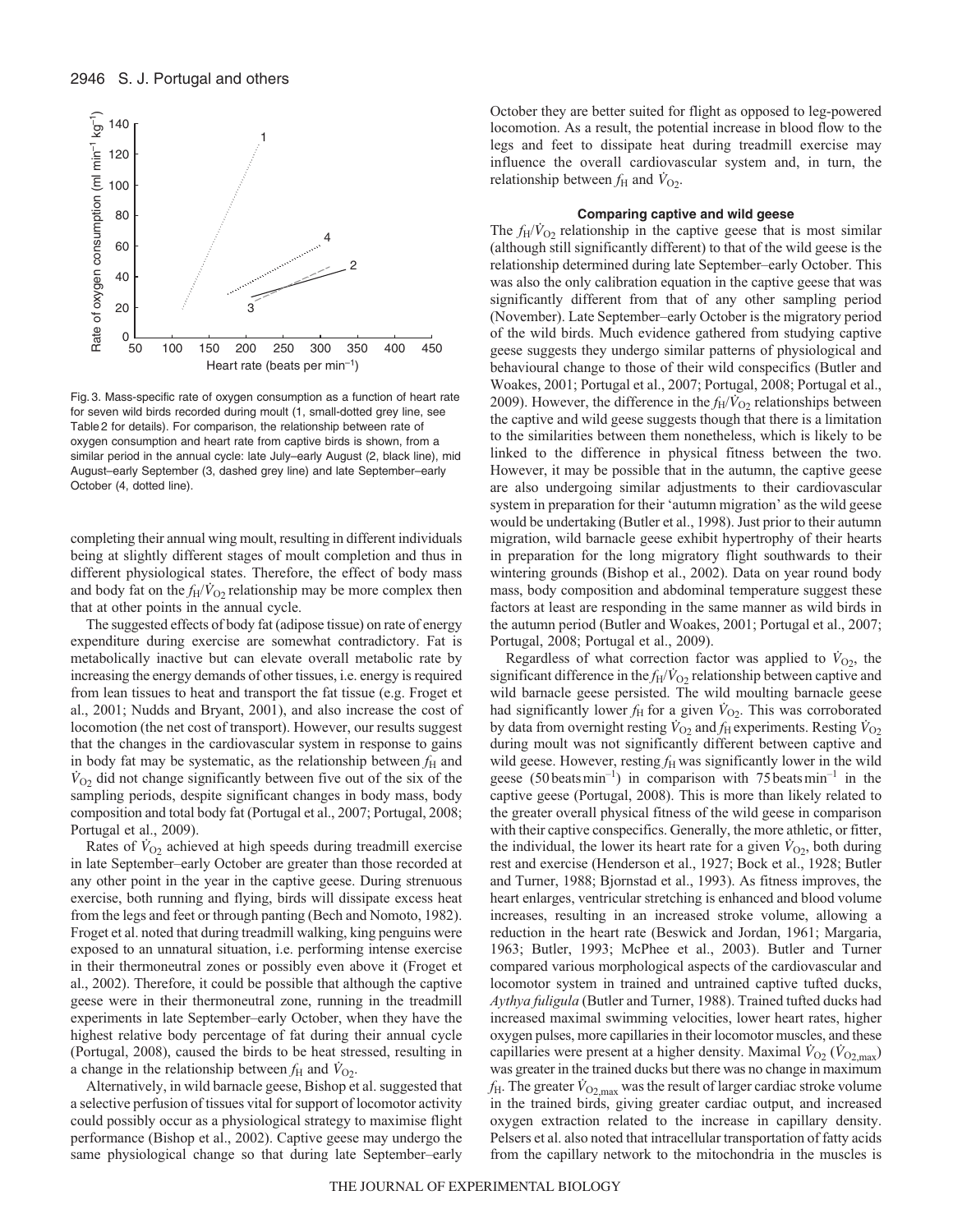better developed in wild barnacle geese (Pelsers et al., 1999). Longterm captive geese had lower concentrations of fatty acid binding proteins and citrate synthase in the pectoral muscle than those of wild pre-migratory geese (Pelsers et al., 1999).

In addition to this difference, wild birds had much higher  $\dot{V}_{O2}$ than captive birds during exercise, despite the range of speeds being identical in the two sets of experiments. We suggest that this may be due to the wild birds being unfamiliar with the experimental setup and unaccustomed to being handled or running on the treadmill. As a result the wild birds expended more energy to move at the same speeds as the captive birds. The captive birds each had several training sessions, and observations of the exercise sessions suggested that the wild birds were less likely to run rhythmically or consistently than the captive birds. This lack of familiarity and inconsistency in gait may also explain the lower  $R^2$  values for the  $f_H/\dot{V}_{O2}$  relationships in wild birds (Table2) (Butler and Turner, 1988; Bishop and Bulter, 1995).

# **Application to free-ranging animals**

As all six of the  $f_H/V_{O2}$  calibration lines from the captive geese were significantly different from the relationship derived for the wild geese, it would not be possible to apply calibrations obtained from captive birds to  $f<sub>H</sub>$  data recorded in wild geese. However, what the calibration lines from captive birds do demonstrate is that the relationship between  $f_H$  and  $\dot{V}_{O2}$  determined during the flightless phase of wing moult is not significantly different from those derived during most of the year (the exception being late September–early October). This suggests that it may be possible to apply the calibration between  $f_H$  and  $\dot{V}_{O2}$  established during moult in the wild geese to the rest of the annual cycle. Caution, however, should be used when applying this calibration to  $f<sub>H</sub>$  data recorded in the autumn period. In any case, during late September, wild barnacle geese undertake 4–5 flights as part of their southward migration. The  $f_H/V_{O_2}$  relationship of barnacle geese during flight is significantly different from that obtained from walking geese (Butler and Woakes, 1980; Nolet et al., 1992; Bishop and Butler, 1995; Bishop et al., 2002). Therefore, the  $f_H/\dot{V}_{O_2}$  calibrations from the captive and wild geese in this study would not be suitable for converting  $f_H$ values during flight into  $\dot{V}_{O2}$  during late September.

# **LIST OF ABBREVIATIONS**

| <b>BM</b>           | body mass                  |
|---------------------|----------------------------|
| fн                  | heart rate                 |
| <b>GLM</b>          | general linear model       |
| <b>HRDL</b>         | heart rate data logger     |
| <b>LBM</b>          | lean body mass             |
| SS                  | structural size            |
| $T_{ab}$            | abdominal body temperature |
| <b>TBF</b>          | total body fat             |
| $\dot{V}_{\Omega2}$ | rate of oxygen consumption |

All experiments in Svalbard were done with the permission of the Governor of Svalbard, and the Norwegian Animal Welfare Committee. We are grateful to NERC and BBSRC for funding fieldwork in Svalbard, and to Maarten Loonen and his team who caught wild birds for us. We would like to thank Craig White for his assistance with respirometry, statistical advice and for comments on an earlier draft. Thank you to Graham Martin, Theunis Piersma and Lewis Halsey for useful discussions, and to three anonymous reviewers who gave valuable comments. We are also grateful to Alan Gardner, Phil Archer, Ben Heanue and Pete Jones, for looking after the captive geese. S.J.P. was funded by a BBSRC studentship.

#### **REFERENCES**

- **Bech, C. and Nomoto, S.** (1982). Cardiovascular changes associated with treadmill running in the Pekin duck. J. Exp. Biol. **97**, 345-358.
- **Beswick, F. W. and Jordan, R. C.** (1961). Cardiological observations at the sixth British Empire and Commonwealth Games. Br. Heart J. **23**, 113-130.

**Bevan, R. M., Butler, P. J., Woakes, A. J. and Prince, P. A.** (1995). The energy expenditure of free-ranging black-browed albatrosses. Philos. Trans. R. Soc. Lond. B Biol. Sci. **350**, 119-131.

**Bishop, C. M. and Butler, P. J.** (1995). Physiological modeling of oxygen consumption in birds during flight. J. Exp. Biol. **198**, 2153-2163.

- **Bishop, C. M., Ward, S., Woakes, A. J. and Butler, P. J.** (2002). The energetics of barnacle geese (Branta leucopsis) flying in captive and wild conditions. Comp. Biochem. Physiol. A **133**, 225-237.
- **Bjornstad, H., Storstein, L., Meen, H. D. and Hals, O.** (1993). Electrocardiographic
- findings according to level of fitness and sport activity. Cardiology **83**, 268-279. **Bock, A., Vancaulaert, C., Dill, D. B., Fo-lling, A. and Hurxthal, I.** (1928). Studies in muscular activity III: dynamical changes occurring in man at work. J. Physiol. **66**, 136-161.
- **Bridge, E. S.** (2004). The effects of intense wing moult on diving in alcids and
- potential influence on the evolution of molt patters. J. Exp. Biol. **207**, 3003-3014.
- **Brody, S.** (1945). Bioenergetics and Growth. New York: Reinhold. **Butler, P. J.** (1991). Exercise in birds. J. Exp. Biol. **160**, 233-262.
- **Butler, P. J.** (1993). To what extent can heart rate be used as an indicator of
- metabolic rate in free-living marine mammals? Symp. Zool. Soc. Lond. **66**, 317-322. **Butler, P. J. and Woakes, A. J.** (1980). Heart rate, respiratory frequency and wing beat frequency of free flying barnacle geese Branta leucopsis. J. Exp. Biol. **85**, 213- 226.
- **Butler, P. J. and Turner, D. L.** (1988). Effect of training on maximal oxygen-uptake and aerobic capacity of locomotory muscles in tufted ducks, Aythya fuligula. J. Physiol. **401**, 347-359.
- **Butler, P. J. and Woakes, A. J.** (2001). Seasonal hypothermia in a large migrating bird: saving energy for fat deposition. J. Exp. Biol. **204**, 1361-1367.
- **Butler, P. J., Woakes, A. J. and Bishop, C. M.** (1998). Behaviour and physiology of Svalbard Barnacle Geese Branta leucopsis during their autumn migration. J. Avian Biol. **29**, 536-545.
- **Butler, P. J., Frappell, P. B., Wang, T. and Wikelski, M.** (2002). The relationship between heart rate and rate of oxygen consumption in Galapagos marine iguanas (Amblyrhynchus cristatus) at two different temperatures. J. Exp. Biol. **205**, 1917- 1924.
- **Butler, P. J., Green, J. A., Boyd, I. L. and Speakman, J. R.** (2004). Measuring metabolic rate in the field: the pros and cons of the doubly labeled water and heart rate methods. Funct. Ecol. **18**, 168-183.
- **Eichhorn, G. and Visser, G. H.** (2008). Evaluation of the deuterium dilution method to estimate body composition in the barnacle goose: accuracy and minimum equilibration time. Physiol. Biochem. Zool. **81**, 508-518.
- **Flynn, R. K. and Gessaman, J. A.** (1979). An evaluation of heart rate as a measure of daily metabolism in pigeons (Columbo livia). Comp. Biochem. Physiol. **63A,** 511- 514.
- **Frappell, P. B., Blevin, H. A. and Baudinette, R. V.** (1989). Understanding
- respirometry chambers: what goes in must come out. J. Theor. Biol. **138**, 479-494. **Frappell, P. B., Lanthier. C. and Baudinette, R. V.** (1992). Metabolism and ventilation in acute hypoxia: a comparative analysis in small mammalian species. Am. J. Physiol. **262**, R1040-R1046.
- **Froget, G., Butler, P. J., Handrich, Y. and Woakes, A. J.** (2001). Heart rate as an indicator of oxygen consumption: influence of body condition in the king penguin. J. Exp. Biol. **204**, 2133-2144.
- **Froget, G., Handrich, Y., Le Maho, Y., Rouanet, J. L., Woakes, A. J. and Butler, P. J.** (2002). The heart rate/oxygen consumption relationship during cold exposure of the king penguin: a comparison with that during exercise. J. Exp. Biol. **205**, 2511- 2517.
- **Gessaman, J. A.** (1980). An evaluation of heart rate as an indirect measure of daily energy metabolism of the American Kestrel. Comp. Biochem. Physiol. **65**, 273-289.
- **Green, J. A. and Frappell, P. B.** (2007). Improving the precision and accuracy for estimating energy expenditure using the heart rate method. Physiol. Biochem. Zool. **80**, 551-555.
- **Green, J. A., Butler, P. J., Woakes, A. J., Boyd, I. L. and Holder, R. L.** (2001). Heart rate and rate of oxygen consumption of exercising macaroni penguins. J. Exp. Biol. **204**, 673-684.
- **Green, J. A., Boyd, I. L., Woakes, A. J., Warren, N. L. and Butler, P. J.** (2005). Behavioural flexibility during year-round foraging in macaroni penguins. Mar. Ecol. Prog. Ser. **296**, 183-196.
- **Henderson, Y., Harrard. H. W. and Dolley, F.** (1927). The efficiency of the heart and the significance of rapid and slow pulse rates. Am. J. Physiol. **82**, 512-524.
- **Hohman, W. L., Ankney, C. D. and Gordon, D. H.** (1992). Ecology and management of postbreeding waterfowl. In Ecology and Management of Breeding Waterfowl (ed. B. D. J. Batt, A. D. Afton, M. G. Anderson, C. D. Ankney, D. H. Johnson, J. A. Kadlec and G. L. Krapu), pp. 128-189. Minneapolis, MN: University of Minnesota.
- Holm, S. (1979). A simple sequentially rejective multiple test procedure. Scand. J. Stat. **6**, 65-60.
- **Holter, J. B., Urban, W. E., Hayes, H. H. and Silver, H.** (1976). Predicting metabolic rate from telemetered heart rate in white-tailed deer. J. Wildl. Manage. **40**, 626-629.
- **Kerstel, E. R. T., Piersma, T. A., Gessaman, G. J., Dekinga, A., Meijer, H. A. J. and Visser, G. H.** (2006). Assessment of the amount of body water in the red knot (Calidris canutus): an evaluation of the principle of isotope dilution with H-2, O-17, and O-18 as measured with laser spectrometry and isotope ratio mass spectreometry. Isotopes Environ. Health Stud. **42**, 1-7.
- **Kleiber, M.** (1961). The Fire of Life: An Introduction to Animal Energetics. New York: **Wiley**
- **Larsson, K., van der Jeugd, H. P., van der veen, I. T. and Forslund, P.** (1998). Body size declines despite positive directional selection on heritable size traits in a barnacle goose population. Evolution **52**, 1169-1184.
- **Malhotra, M. S., Sen-Gupta, J. and Rai, R. M.** (1963). Pulse count as a measure of energy expenditure. J. Appl. Physiol. **18**, 994-996.
- **Margaria, R.** (1963). Energy cost of running. J. Appl. Physiol. **18**, 367-368.